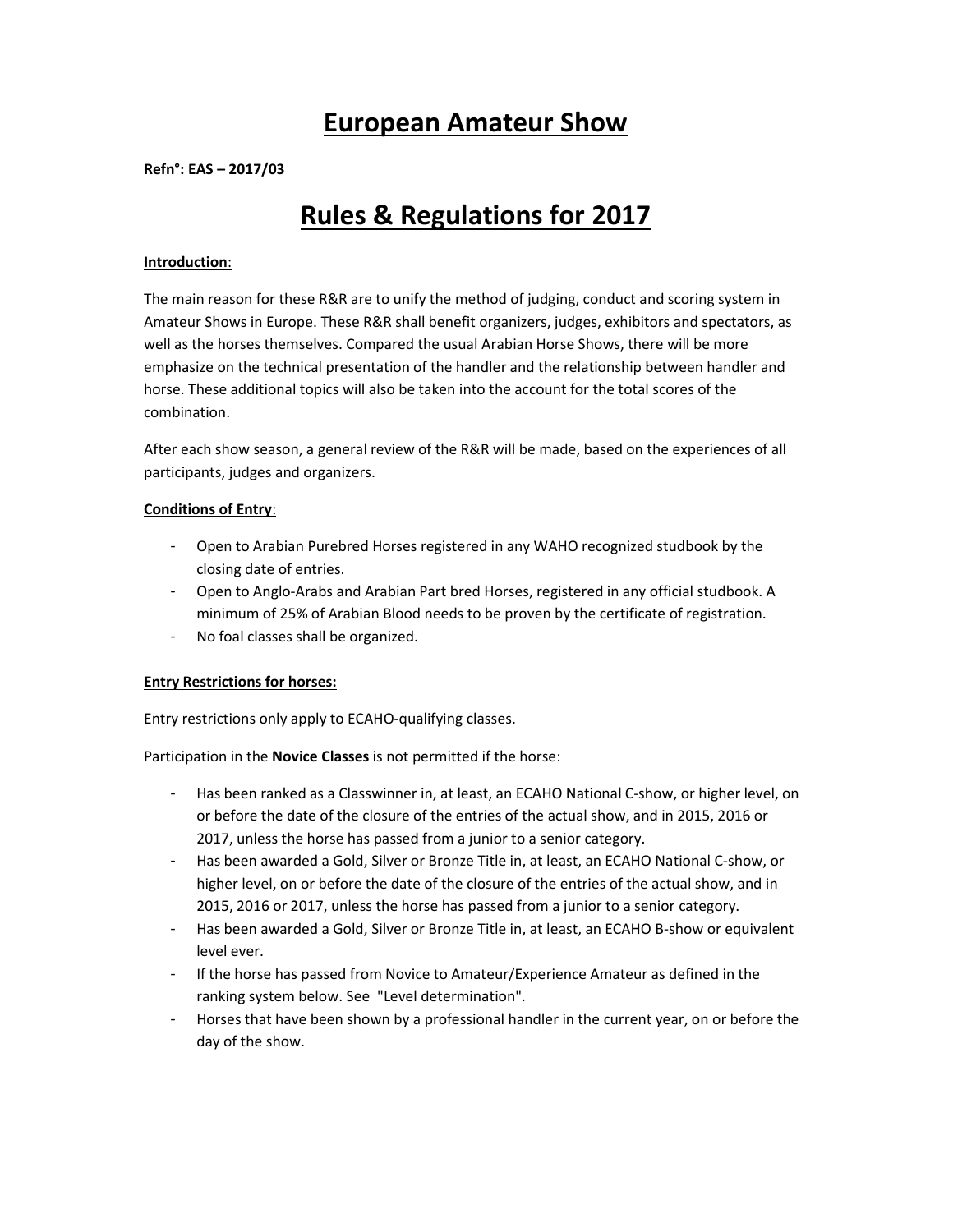Participation in the **Amateur Classes** is not permitted if the horse:

- Has been ranked as a Classwinner in, at least, an ECAHO National Championship or an International C-show, or higher level, on or before the date of the closure of the entries of the actual show, and in 2015, 2016 or 2017, unless the horse has passed from a junior to a senior category.
- Has been awarded a Gold, Silver or Bronze Title in, at least, an ECAHO National Championship or an International C-show, or higher level, on or before the date of the closure of the entries of the actual show, and in 2015, 2016 or 2017, unless the horse has passed from a junior to a senior category.
- Has been awarded a Gold, Silver or Bronze Title in, at least, an ECAHO A- or Title-show, or equivalent ever.
- If the horse has passed from Amateur to Experienced Amateur as defined in the ranking system below. See "Level determination".

Horses not eligible to participate in Novice or Amateur Classes can be shown in the **Experienced Amateur Classes.** 

# **Entry Restrictions for handlers:**

- **Novice classes** are open for Novice handlers. Novice means in this case non-professional inexperienced handlers who have **never achieved a victory** in a class at an ECAHO C-National show or higher.
- **Amateur Classes** are open for novice handlers to show. Novice handlers who gain qualifying points as defined in ranking system below will have to move up to amateur-level. See "Level determination".
- **Amateur Classes** are open to all non-professional handlers who passed from Novice to Amateur as defined in the ranking system below. See "Level determination".
- **Amateur handlers** are non-professional handlers with some show experience, which have not shown horses against payment for a third party . Non-professional handlers, which have won titles in an ECAHO C-National show shall be considered Amateur handlers. Handlers obtaining a Classwinner or Medal, in higher-level shows are considered professional and excluded from participation in Amateur classes. Owners which have an ECAHO handlerspermit and only have shown their own horses can participate in Amateur classes.
- The Experienced Amateur Class is open for novice/amateur handlers to show. Novice/amateur handlers who have gained qualifying points as defined in the ranking system below will have to move up to experienced amateur-level. See "Level determination.
- **The Experienced Amateur Class** is open to non-professional handlers who passed from Novice/Amateur to Experienced Amateur as defined in the ranking system below. See "Level determination".
- No handler shall have been paid in any way for showing, training or producing any horse for a third party.

*This covers only persons which are paid for training and preparing horses.( If a person on the farm is paid mainly for cleaning the stable and teaches the horse the show-stand in his free time, then he is considered amateur handler. - "Producing" does not mean "breeding" in this sentence. "Producing"*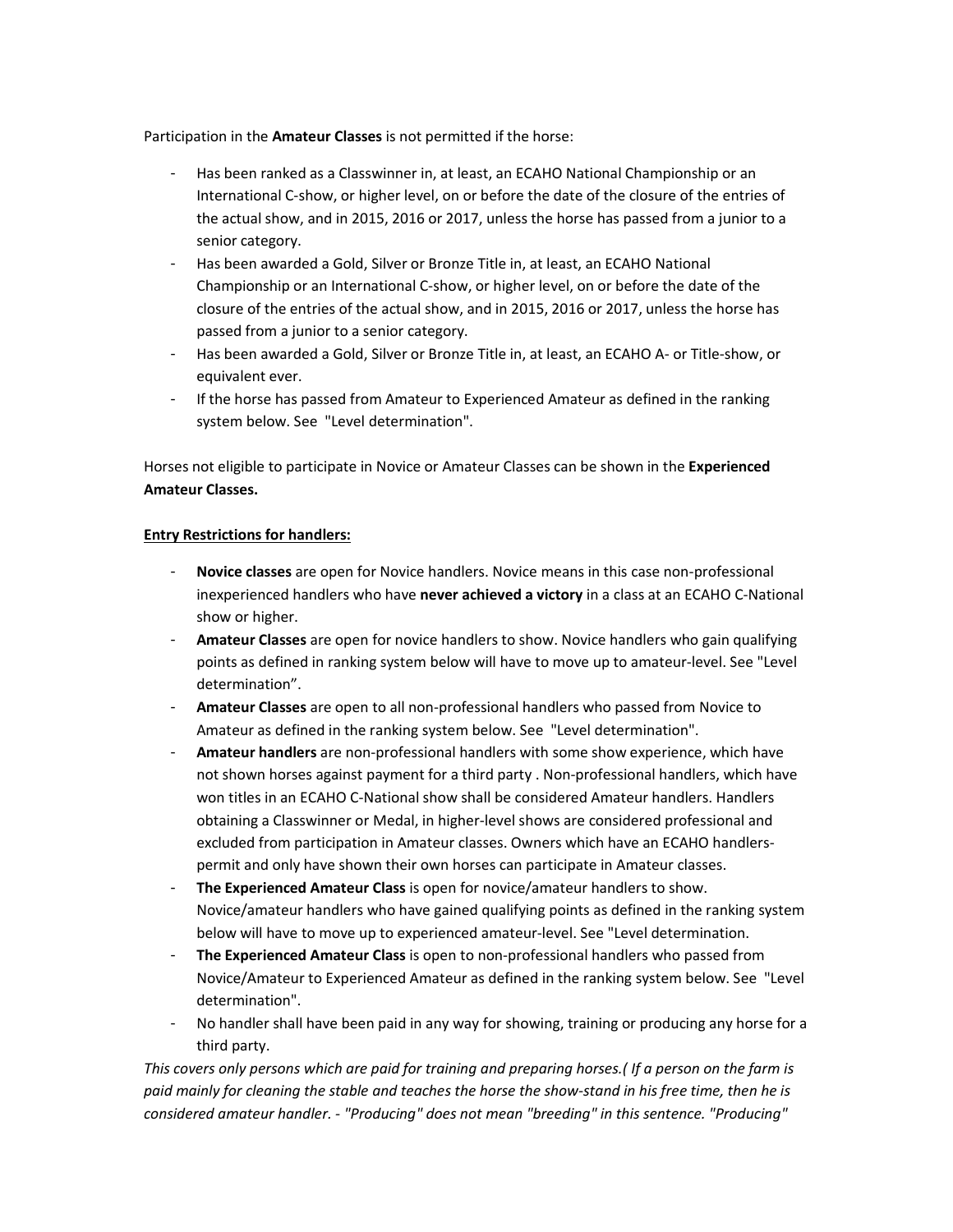*means something like "keeping, taking care of, training etc. It means people who take money for stabling and training horses for shows, competitions etc. Breeding (and selling the foals time to time) is not meant by this point. If the breeder breeds on his mare just to sell the foal, it would be described as "breeding and selling" but not producing.* 

Handlers keep their qualification level and their points will qualify for the following show seasons.

# **Method of Judging:**

**Halter Classes** will be judged using a scoring system by 100 , full points only, in the following criteria:

1. Type 2. Head & Neck 3. Body& Topline 4. Legs 5. Movements 6. Harmony between handler and horse\* 7. Presentation\*\*

The total amount of points will be announced @700 and will NOT be recalculated to points @ 100

\* Harmony or horsemanship shows the relation/communication between handler and horse \*\* Technical part with harmonious standup, straight walk and correct trot without interruption, etc.

In N ovice and Amateur classes, horses will enter the arena in walk during the group judgement. For the individual judgement, horses will enter the arena in walk, walking to the judges, standup, walk in straight line away from the judges and in a straight line back to the judges. The handler will trot the horse around the arena at the sign of the ringmaster.

# **Rules for ties in Classes & Championships**:

In the event of a tie in the ranking of horses in a **Halter Class or** Best in Show, the higher ranking will go to the combination with the highest points for harmony. If there is still a tie, the higher place will be given to the horse with the highest points for type.

Failing a decision on either these, the preference of the "Call judge" will be the tie-breaker-

The title of "Best Novice" will be selected amongst the Class winners of each Novice Class. The title of "Best Amateur" will be selected amongst the Class winners of each Amateur Class. The title of "Best Experienced Amateur" will be selected amongst the Class winners of each Experienced Amateur Class.

Points will be given to the nominated horses as follows:

- A horse nominated by a judge for Best in Show will receive 4 points
- A horse nominated by a judge for  $1<sup>st</sup>$  runner up will receive 2 points
- A horse nominated by a judge for  $2<sup>nd</sup>$  runner up will receive 1 point

In the case of a tie, the Rules for Ties in championships will be followed.

The judges will not discuss the horses.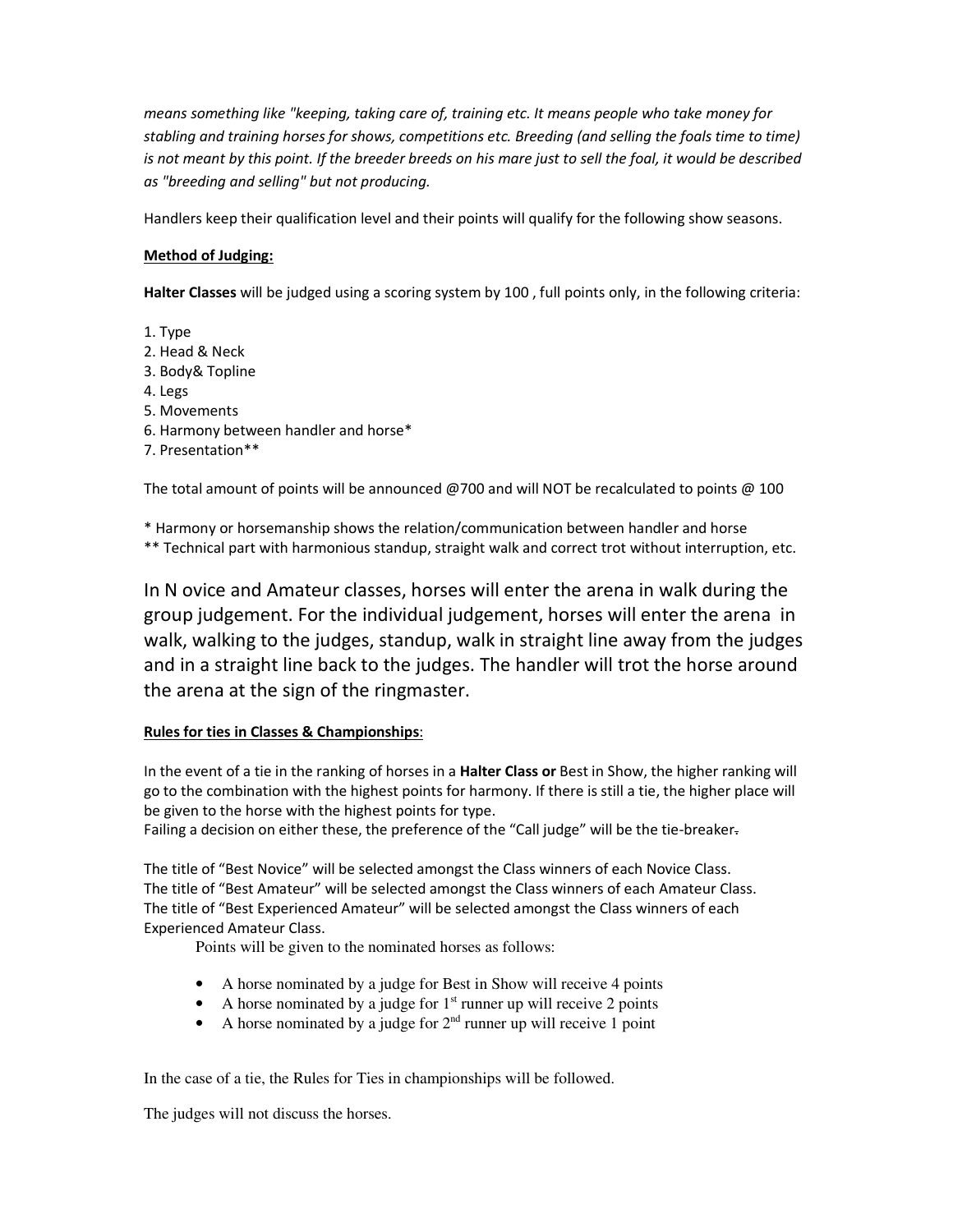In the event of a tie in the ranking of horses in the **Liberty Classes**, the higher ranking will go to the combination with the highest points for movement. If there is still a tie , the higher place will be given to the horse with the highest points for type. Failing a decision on either these, the preference of the "Call judge" will be the tie-breaker.

In case of a handler qualifying with multiple horses for the Best in Show Title, the handler will have to choose one horse to show. Other horses will have to be shown by another handler from the same level or lower level

#### **Level determination**

The level of the handler will be determined by European Amateur Handler Committee at the start of the show season. In case a handler joins in later in the season, his/her level will be determined before the first participation.

Points are given according to the ranking of the individual class and are gathered by both the horse AND the handler, but not necessarily as a combination. For example: Novice handlers showing multiple horses can move up to Amateur level, while their horses stay in novice level.

Points for horses and handlers will be rewarded according to the graphic below:

| 1st place:        | 20 points |
|-------------------|-----------|
| 2nd place:        | 15 points |
| 3th place:        | 10 points |
| 4th place and up: | 1 point   |

Additional 5 points will be awarded for the combination "Best in Show Novice". Additional 5 points will be awarded for the combination "Best in Show Amateur".

At the end of the show season, the total amount of points earned by the handler will determine the level of the next show season.

Handlers who have gained 80 points or more will move up one level. Handlers who have gained 160 points or more will move up to Experienced Amateur Level.

Both horses and handlers that haven't been shown or haven't shown in Amateur Shows for two executive years can drop one level. Handlers can never go back to novice level after they have won any class in Amateur level or experienced

In case of discussions on the level of the horses/handlers: the valuta date of the paymentconfirmation ( date of transfer of entry fee on the account of the organizing committee ) after entry registration for the show is determent for the level of that show season.

All Show Organizers will forward the results, including the names of the handlers as well as the information on the horse, to the AJF Challenge vzw, within 96 hours after the closing of the show, who publishes an up-to-date record of the horses/handlers in each level. In case of discussion or doubt, participants or organizing committee shall consult with the board of EAHC( European Amateur Handler Committee ) to determine the level for an individual combination. In case of discussion, final decision will be made by this board.

## **General Rules of the Shows:**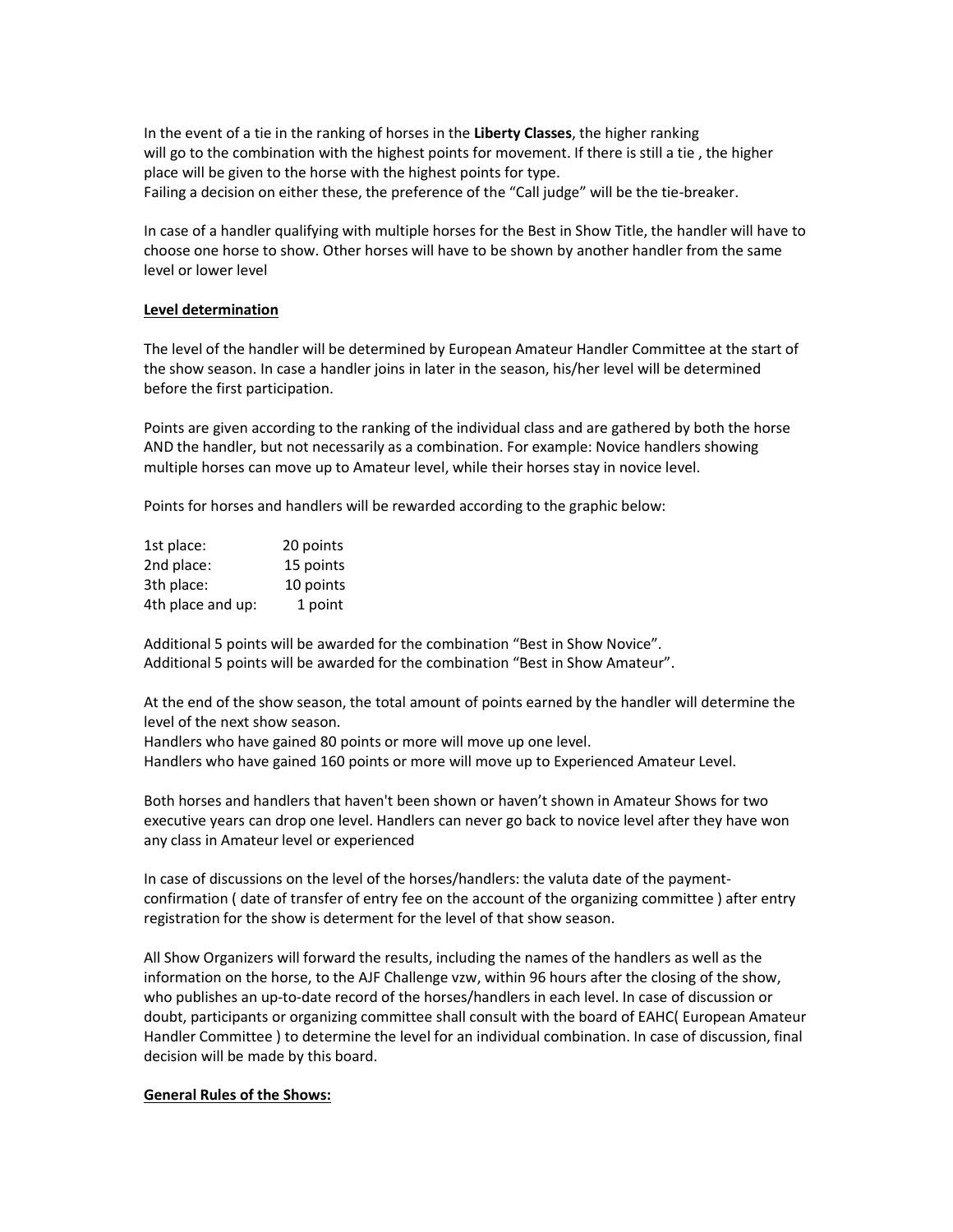#### **Officials and rules**

1.The entry form, together with the show schedule is a contract between the show organizer and the person who signs the entry form. That person will be held responsible for the horse in case any sanctions are imposed.

By participating at a show, show organizers, judges, exhibitors, owners and handlers agree that they will unconditionally submit themselves and the persons assisting and accompanying them to the "Rules for Conduct of Shows" and, as regards veterinary matters and drug misuse, to the relevant ECAHO Veterinary Regulations and ECAHO Rules for Medication Control. The accompanying persons include e.g. trainers or persons representing the show organizer as well as assistants of any of those persons. They will accept the jurisdiction of the Disciplinary Committee (DC), the Standing Disciplinary Committee (SDC) and the ECAHO Appeals Committee (EAC).

The person who has signed the entry form will be considered to be the person responsible for the horse in question. These Rules will be interpreted when necessary under the provisions of the laws of Switzerland.

Show organizers are not permitted to introduce rules which are in conflict with the EAHSC "Rules for Conduct of Shows".

2. Horses must be accompanied at the show by a horse passport containing all vaccination records. Those horses coming from a country that does not issue a passport, must be accompanied by an official Registration document which includes a graphic description and all vaccination records. If, when a horse attends a show, it's passport is at the Registry for any reason, then a letter from the registrar attesting to this must be provided along with a photo-copy of the passport, including the description and the vaccination records.

Exhibitors will declare on the entry form any actual or apparent conflict of interest with any of the judges invited for the show. Any exhibitor not declaring an existing conflict of interest will lose all entry fees and will be prevented from showing the horse.

Organizers will not accept any entries for which any actual or apparent conflict of interest with one of the appointed judges has been indicated, unless a reserve judge is available.

An actual or apparent conflict of interest may occur if a horse is judged that:

· is being trained or handled by a member of the judge's family

· has been bought or sold by the judge either as owner or agent,

· is owned in whole or part by the judge or by a member of the judge's family, or business partner in an Arab horse business venture,

 $\cdot$  has been leased by the judge, at any time

· has been bred by the judge or is the property of a breeding organization in which the judge is or was an employee,

· has been regularly trained, examined or treated by the judge in a professional capacity,

· is the subject of an on-going negotiation to buy or lease, or a provisional purchase condition to which the judge is a party.

In case of doubt, the DC's decision will prevail.

Any judge may decline to judge any horse if they consider themselves to have a conflict of interests concerning that horse.

# **In the show ring, all communication between judges and handlers prior to the presentation of prizes will be through the ring master.**

Handlers will be neatly dressed. They may wear any costume normally worn in their country of origin.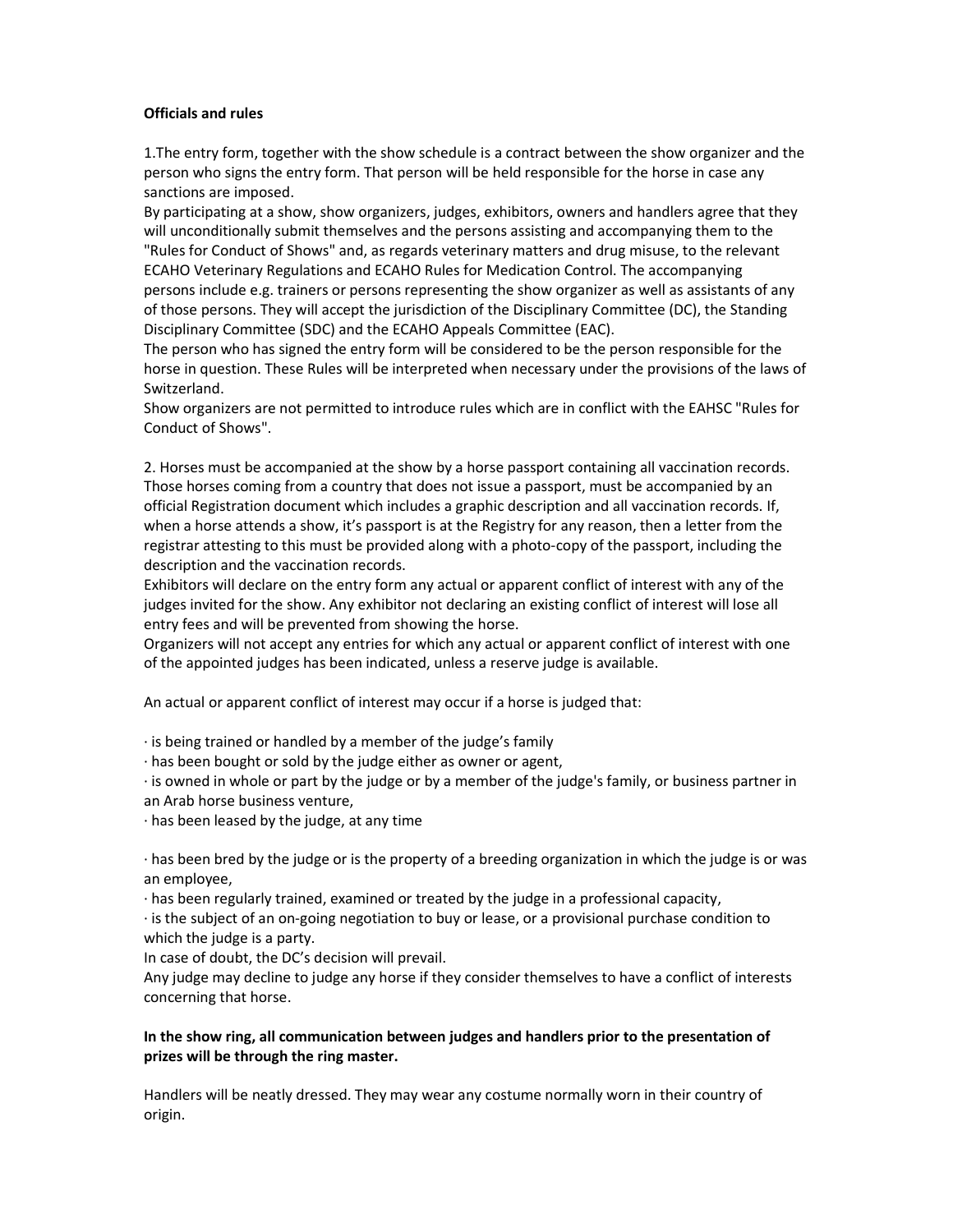Handlers will not wear clothes carrying any form of advertising which discloses the connection of the horse they are handling.

- The judge(s) may request that the ringmaster order unruly horses to be withdrawn.

- The judge(s) may request that the ringmaster ask a handler to open a horse's mouth or pick up its feet for inspection.

- Exhibits are to be judged standing, walking and trotting. Handlers who do not comply with the ring master's instructions regarding the above may be given a Yellow/Red card by the ring master. - Horses will appear in the collecting ring no less than 10 minutes before the start of the class. -Exhibits that appear late (missing the walk around the ring) will be excluded from the class. -Stallions and colts aged three years and over may be shown wearing bridles and bits that are both secure and comfortable for the horse. All bridles without bits are equally to be both secure and comfortable for the horse. Any horse that is not under control will be removed from the show ring and disqualified.

# **Soundness**

Exhibits that appear to be lame may be assessed and placed by the judges. Judges may exclude any horse so lame that assessment will inflict pain.

# **Disguising of Exhibits**

No alteration of the basic color of the skin, coat or hooves is permitted. Hoof paints, colorless varnishes, coat dyes, glitter spray and cosmetic operations including skin grafts are forbidden. Colorless hoof oils, Vaseline or oil and white chalk used on white legs will be accepted. Artificial methods of dilating the eyes or affecting the natural action of the horse or otherwise influencing its action or behavior by oxygenating the bloodstream or by the use of weights or artificially weighted shoes, or by electrical or chemical treatment of any kind at any time before or during exhibition are forbidden.

Burns, cuts or other marks on the body of any exhibit in such places or positions as to indicate that prohibited methods have been used will be regarded as full and adequate grounds for exclusion of any exhibit from competition, at the discretion of the DC with veterinary advice.

a) In halter classes horses may be fully or partly body-clipped, subject to eyelashes being left uncut, hair inside the ears left unshaved and tactile hair left intact around the nose, muzzle and the eyes. Horses not fulfilling these criteria will not be allowed to participate. "Balding" is not encouraged. b) No equipment intended to alter the natural appearance of the horse is permitted in the stables, including neck sweats, neck collars, tail racks, hobbles or weights. Anyone using such equipment on the showground may be suspended by the DC for the period of the show.

## **Cruelty**

Excessive whipping or shanking, excessive stimulation by noise, excessive circling of the horse, intimidation, use of electric shock devices and infliction of pain by any means are forbidden in all parts of the showground or stable areas, at all times. The above actions will be sanctioned.

## **Judges**

Judges must be selected from the EAHSC A and B lists of judges or from the judges' panel of a National Arab Horse Organization

## **Disciplinary Committee**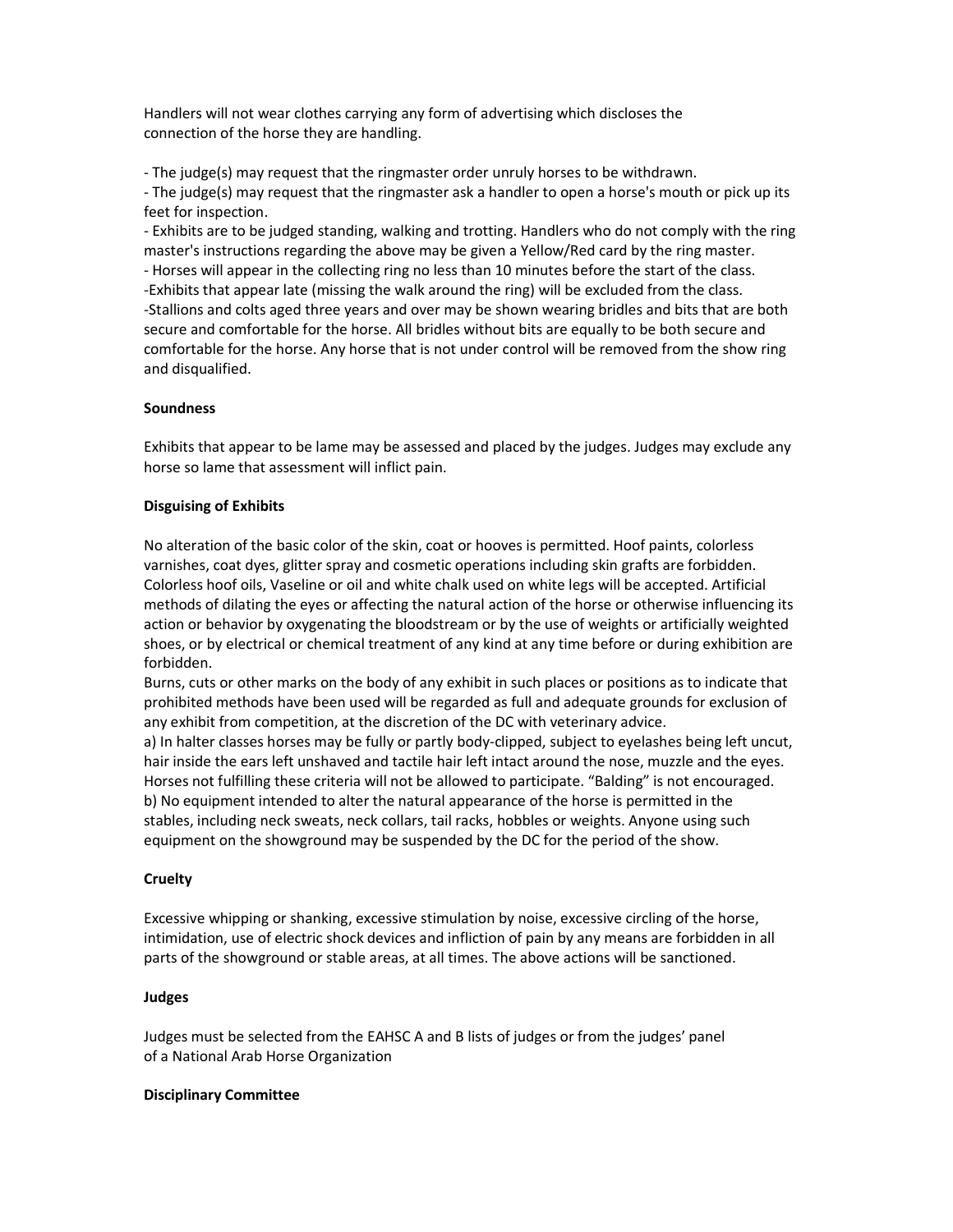A minimum of one member is required, to be chosen from the EAHSC lists of members of the Disciplinary Committee and being able to speak the local language. If there are more than two DCs, the majority should be from the EAHSC list of DCs. Amateur classes are not qualifiers for Title or A Shows.

## **Pleasure Classes**

Pleasure Classes organized according to the ECAHO Green Book 2016, can be included in the ECAHO "High Point Horse System". Invitation with preliminary timetable , entry conditions and list of minimum 2 Judges need to be approved by ECAHO Sport Commission. Use the official affiliation form for this !!!

Novice Pleasure Classes are open for horses and riders who never rode in an Advanced (A) or Master (M) level in ECAHO-recognized competition.

Advanced Pleasure Classes are open to all riders and horses, no matter the level.

Classic Pleasure and Western Pleasure can be joined together in case of less than 3 participants per class. In this case separate rankings will be respected for each discipline.

Different levels can be joined together in case of less than 3 participants per level. In this case separate rankings will be respected for each level.

Arabian Part Bred and Anglo Arabian horses can participate in these classes in a separate ranking. ECAHO does not include these horses in the "High Point Horse System".

## **In hand/ridden Trail Classes**

In hand and ridden trail classes will be organized. Material can be provided on request. The organizer will communicate the used pattern to all participants of these classes.

## **Addendum :**

Pleasure and trail classes follow the Ecaho Green book, all supported by information on the judging manual, please find all info here : http://ecaho.org/wp-content/uploads/2016/08/2016-Green-Book.pdf and http://www.ecaho.org/images/pdf/2015/Judges\_Manual\_2nd\_edition\_w.pdf

Extra info **for novice classes** in this sport disciplines:

In all classes, for safety reasons, a novice rider is allowed to wear a ( FEI approved ) helmet instead of a western hat !!!

- 1) Western pleasure (Ecaho, EAHSpSC affiliated ): we follow the green book, only 1exception: Horses no matter their age can be ridden with a snaffle bit on 2 hands.
- 2) Classic pleasures (Ecaho, EAHSpSC affiliated ): no exceptions to the official rules